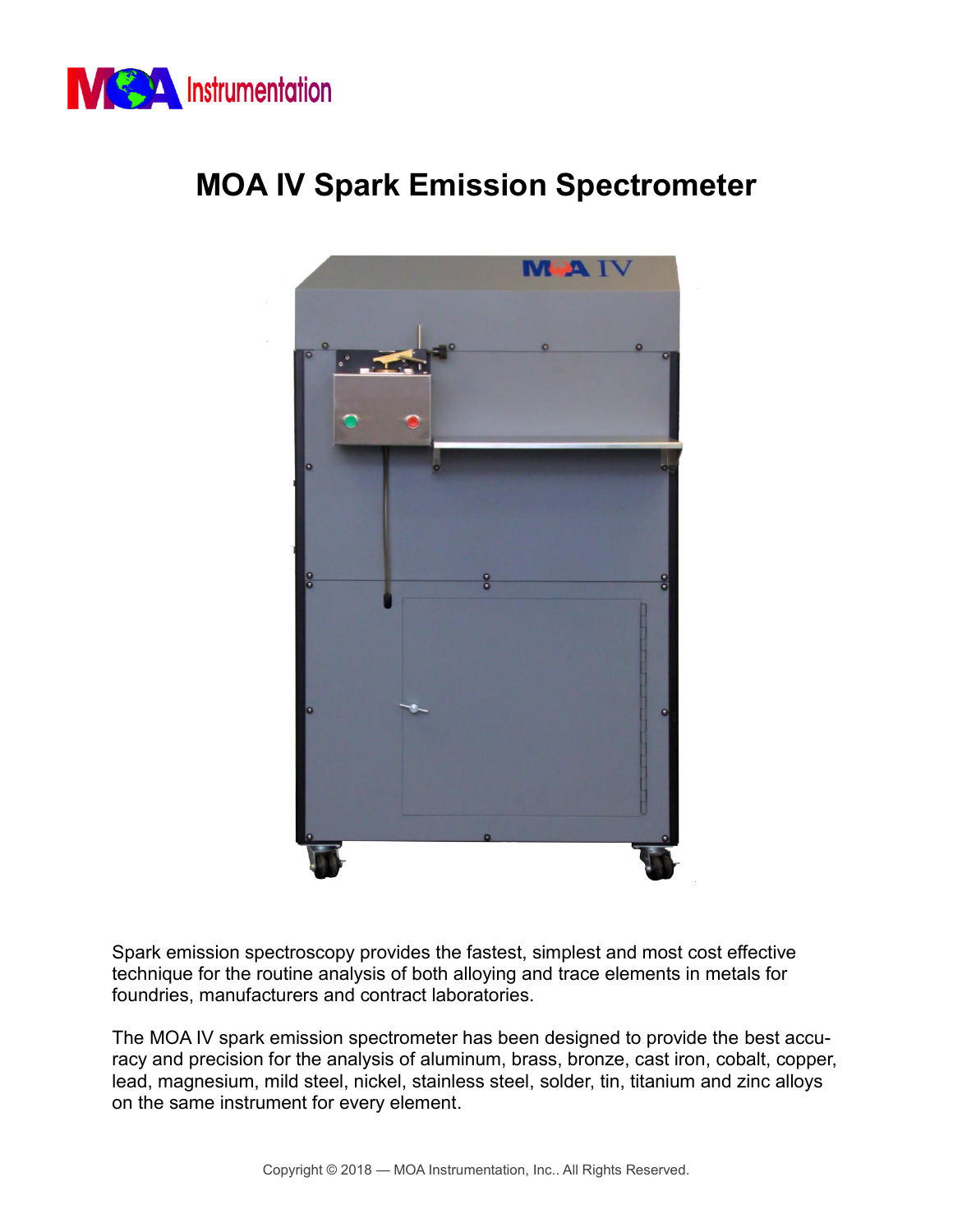

#### Spectrometer

The revolutionary design of the instrument provides full wavelength coverage from the deep ultraviolet to the near infrared using state of the art CCD detectors and multiple spectrometers within the optics cabinet.

The spectrometer is filled with inert gas which is scrubbed and recycled, eliminating the need for expensive and noisy vacuum pumps.

| emperature | 20.00 $\pm$ 0.05 °C            |  |  |
|------------|--------------------------------|--|--|
| Profile    | All wavelengths simultaneously |  |  |

| <b>Primary Spectrometer</b> |                  |  |  |
|-----------------------------|------------------|--|--|
| Mount                       | Paschen Runge    |  |  |
| Focal Length                | 0.6 <sub>m</sub> |  |  |
| Wavelength Coverage         | 130-600 nm       |  |  |
| Dispersion (typical)        | $0.69$ nm/mm     |  |  |
| Resolution (typical)        | $0.005$ nm/pixel |  |  |
| Pixels                      | >73,000          |  |  |

| <b>Secondary Spectrometer</b> |                     |  |  |
|-------------------------------|---------------------|--|--|
| Mount                         | Flat Field          |  |  |
| Focal Length                  | 0.4 <sub>m</sub>    |  |  |
| Wavelength Coverage           | 600-800 nm          |  |  |
| Dispersion (typical)          | $1.5 \text{ nm/mm}$ |  |  |
| Resolution (typical)          | $0.01$ nm/pixel     |  |  |
| Pixels                        | >7,300              |  |  |

Since the MOA IV spectrometer has access to multiple analytical lines for all of the elements, there is no need to compromise on wavelength selection as must be done on photomultiplier based instruments.

In addition, the use of homologous pairs improves the accuracy and precision of the measurements compared to the use of a single internal standard wavelength in older instrumentation.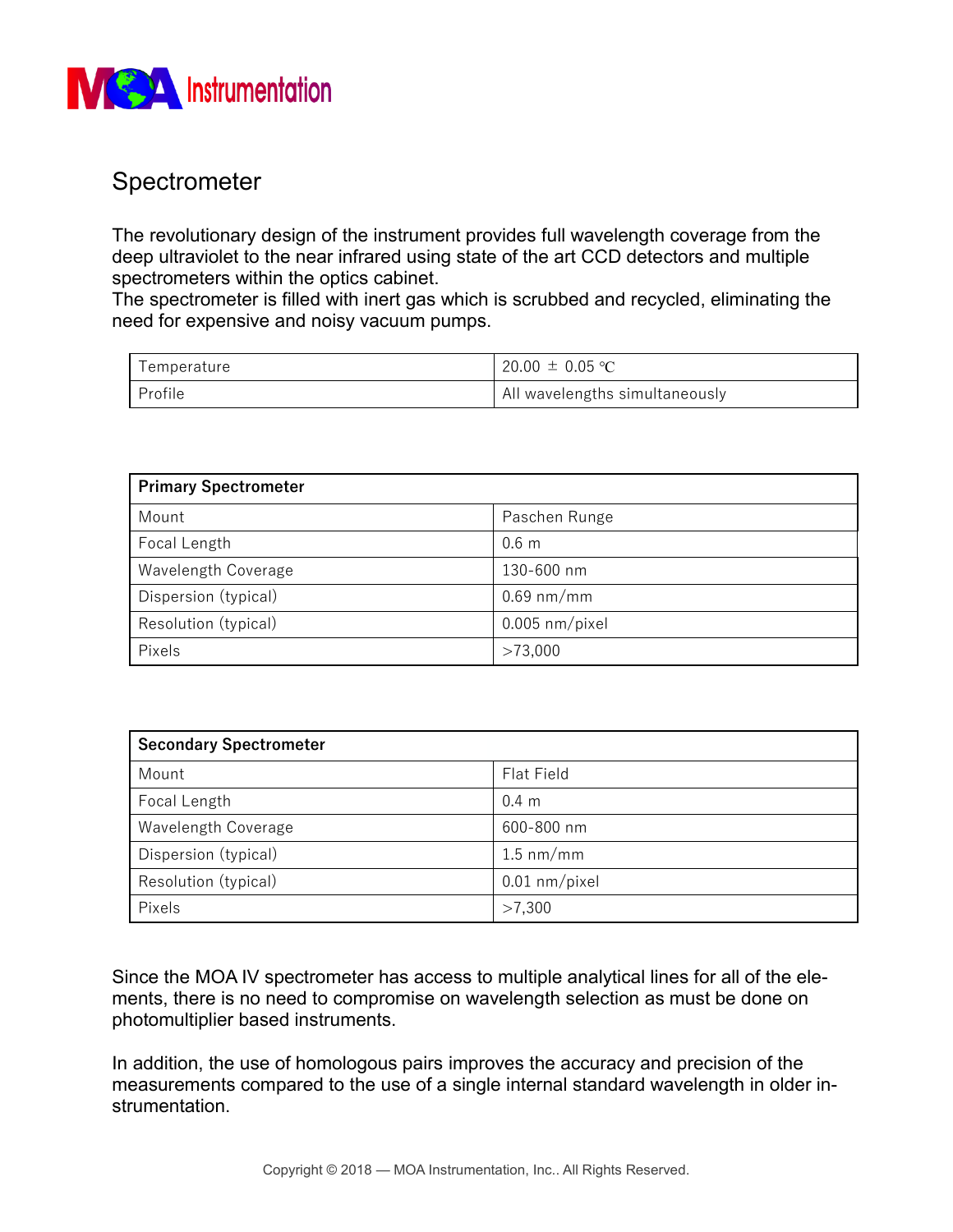

For ultra-trace analysis at the ppm level and below, simultaneous background correction may be used to improve accuracy by eliminating variations in sampling between different samples and standards.

#### Source

The MOA IV uses a solid state high voltage spark and features a proprietary monitoring circuit that turns off the source in the unlikely event that abnormal voltages are observed at the sample stand.

| Instrument Control      | Fiber Optic                                    |  |  |
|-------------------------|------------------------------------------------|--|--|
| Gas                     | Argon, typically 7 LPM during analysis         |  |  |
| <b>Fast Stand Flush</b> | Prior to start of analytical measurement cycle |  |  |
| Power Level             | Multiple, computer controlled                  |  |  |

### Software Features

The computer interacts with the instrument using Ethernet cables which are not susceptible to the electronic noise that interferes with standard USB communications.

| Menu Driven                            | Shortcut keys for common functions             |  |  |
|----------------------------------------|------------------------------------------------|--|--|
| Manual                                 | Linked to each data screen                     |  |  |
| <b>Analytical Programs</b>             | Unlimited                                      |  |  |
| Analytical Program Calibration         | Automatic or manual                            |  |  |
| Interference Corrections               | Unlimited incorporated into curve fit routine  |  |  |
| <b>Specification Checking</b>          | Automated with user defined ranges             |  |  |
| QC Checking                            | Automated with user defined standards          |  |  |
| <b>Type Standardization</b>            | Automated with user defined standards          |  |  |
| Instrument Diagnostics                 | Basic troubleshooting                          |  |  |
| Methods Development for Advanced Users | Collect complete spectrum from samples         |  |  |
|                                        | Extensive graphics for spectral analysis       |  |  |
|                                        | Ability to reprocess previously collected data |  |  |
| Results Storage                        | Save by time, analytical program or user name  |  |  |
| Reports                                | Text or graphics                               |  |  |
|                                        | Export as CSV file                             |  |  |
|                                        | User defined templates                         |  |  |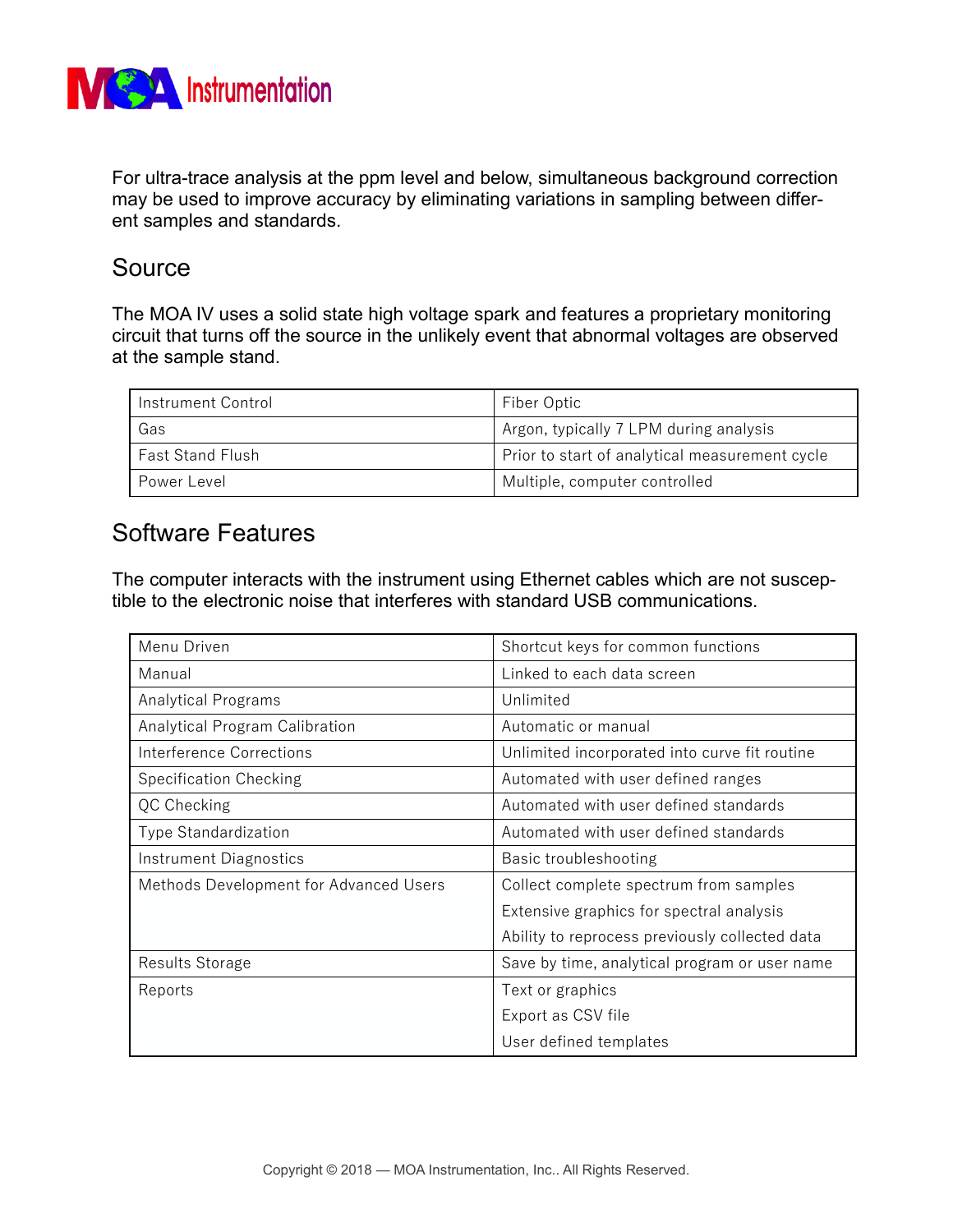

## Installation & Training

The instrument can be quickly and easily installed almost anywhere. Just uncrate it and plug it in. An operator can be trained in the basic use the MOA IV in a day. Advanced training on creating new analytical programs, calibration, diagnostics and methods development is also available either on-site or at the MOA facility for a nominal fee.

### General Specifications

The MOA IV spectrometer is proudly manufactured in the USA to the highest possible standards.

| Computer                | Desktop PC              |
|-------------------------|-------------------------|
| Memory                  | 4 GB                    |
| Monitor                 | 43 cm                   |
| Disk Storage            | $1$ Tb                  |
| <b>Operating System</b> | Microsoft Windows® 10   |
| Software                | MOA (64 Bit Windows ®)  |
| Printer                 | 300 dpi B/W laser       |
| Environment             | 10-30 °C                |
|                         | 20-60% RH               |
| Voltage                 | 110/240 VAC             |
|                         | 50/60 Hz                |
| Power                   | $1.5$ kw                |
| Dimensions              | 84 x 136 x 108 cm (LHD) |
| Weight                  | 150 kg                  |

#### Contact details

MOA Instrumentation, Inc. 1606 Manning Blvd. Levittown, PA 19057 USA tel: +1-215-547-8308 eMail: [info@MOAinst.com](mailto:info@MOAinst.com)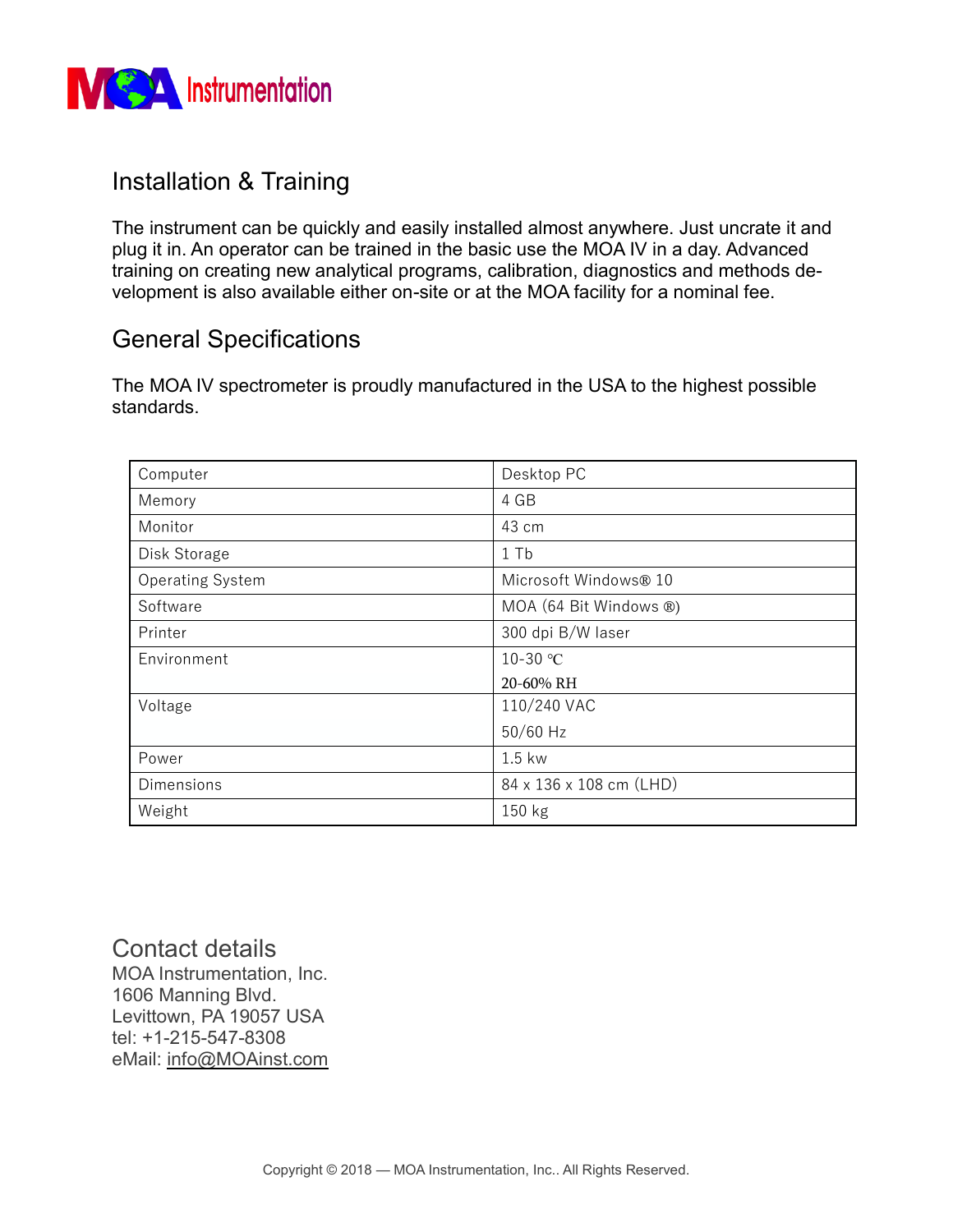

## Analytical Program Ranges

|                              | Iron/Steel     | Aluminum       | <b>Brass</b>   | <b>Nickel</b> | Lead/Tin        | Zinc           | Magnesium      |
|------------------------------|----------------|----------------|----------------|---------------|-----------------|----------------|----------------|
| Ag                           |                |                | $0.001 - 10$   |               |                 |                |                |
| $\mathsf{Al}\hspace{0.04cm}$ | $0.001 - 10$   | $30 - 100$     | $0.0002 - 20$  | $0.001 - 10$  | $0.0002 - 0.1$  | $0.001 - 10$   | $0.005 - 30$   |
| As                           | $0.002 - 1$    | $0.001 - 0.3$  | $0.001 - 3$    | $0.005 - 2$   | $0.0002 - 2$    | $0.001 - 1$    |                |
| Au                           |                |                | $0.0002 - 0.5$ |               | $0.001 - 0.5$   |                |                |
| B                            | $0.0003 - 0.5$ | $0.0001 - 0.1$ | $0.0003 - 0.2$ | $0.0005 - 5$  |                 |                |                |
| Ba                           | $0.0005 - 3$   | $0.001 - 0.5$  |                |               | $0.00005 - 0.1$ |                |                |
| Be                           | $0.001 - 0.3$  | $0.0001 - 0.3$ | $0.0001 - 0.3$ | $0.003 - 0.3$ | $0.0002 - 0.1$  | $0.0003 - 0.1$ | $0.0001 - 0.2$ |
| Bi                           | $0.001 - 0.3$  | $0.001 - 1.5$  | $0.0002 - 0.5$ | $0.003 - 0.3$ | 0.00005-50      | $0.0005 - 0.1$ |                |
| $\mathsf C$                  | $0.001 - 4$    | $0.001 - 0.1$  | $0.003 - 0.3$  | $0.001 - 3$   |                 |                |                |
| Ca                           | $0.001 - 0.3$  | $0.0001 - 0.5$ |                | $0.001 - 0.3$ | $0.0005 - 2$    | $0.0005 - 0.5$ | $0.005 - 2$    |
| Cd                           | $0.002 - 0.5$  | $0.001 - 0.2$  | $0.0002 - 3$   | $0.005 - 0.3$ | $0.0001 - 3$    | $0.0005 - 0.5$ | $0.001 - 0.5$  |
| Ce                           | $0.005 - 0.3$  | $0.005 - 0.5$  |                | $0.005 - 0.5$ |                 |                | $0.005 - 5$    |
| $\rm Co$                     | $0.001 - 30$   | $0.0005 - 3$   | $0.001 - 0.5$  | $0.003 - 30$  | $0.002 - 2$     | $0.001 - 0.3$  | $0.005 - 1$    |
| $\mathop{\rm Cr}\nolimits$   | $0.001 - 40$   | $0.0005 - 4$   | $0.0002 - 3$   | $0.005 - 25$  | $0.001 - 0.3$   |                | $0.005 - 1$    |
| Cu                           | $0.0005 - 10$  | $0.0005 - 20$  | $30 - 100$     | $0.0005 - 30$ | $0.0001 - 8$    | $0.0005 - 10$  | $0.001 - 10$   |
| Dy                           |                |                |                |               |                 |                | $0.01 - 1$     |
| Fe                           | $30 - 100$     | $0.001 - 20$   | $0.001 - 12$   | $0.001 - 40$  | $0.0005 - 0.5$  | $0.0003 - 2$   | $0.002 - 0.5$  |
| Ga                           |                | $0.001 - 0.5$  |                |               |                 |                |                |
| Gd                           |                |                |                |               |                 |                | $0.01 - 5$     |
| Hf                           | $0.001 - 2$    |                |                | $0.05 - 3$    |                 |                |                |
| $\ln$                        |                | $0.001 - 1.5$  |                |               |                 |                |                |
| La                           | $0.001 - 2$    |                |                | $0.001 - 2$   |                 |                | $0.01 - 5$     |
| Li                           |                | $0.0001 - 2$   |                |               |                 |                |                |
| Mg                           | $0.0002 - 0.3$ | $0.0002 - 20$  | $0.0003 - 0.2$ | $0.001 - 8$   |                 | $0.0001 - 0.3$ | $30 - 100$     |
| Mn                           | $0.001 - 25$   | $0.0005 - 12$  | $0.0001 - 12$  | $0.005 - 25$  |                 | $0.001 - 0.5$  | $0.001 - 5$    |
| Mo                           | $0.002 - 15$   | $0.001 - 0.5$  |                | $0.005 - 30$  |                 |                |                |
| N                            | $0.001 - 0.1$  |                |                |               |                 |                |                |
| Na                           |                | $0.0001 - 0.5$ |                |               | $0.0001 - 0.5$  |                |                |
| Nb                           | $0.001 - 5$    |                | $0.0005 - 2$   |               |                 |                |                |
| Nd                           |                |                |                |               |                 |                | $0.01 - 1$     |
| Ni                           | $0.001 - 45$   | $0.003 - 20$   | $0.0005 - 60$  | $30 - 100$    |                 | $0.005 - 1$    | $0.005 - 2$    |